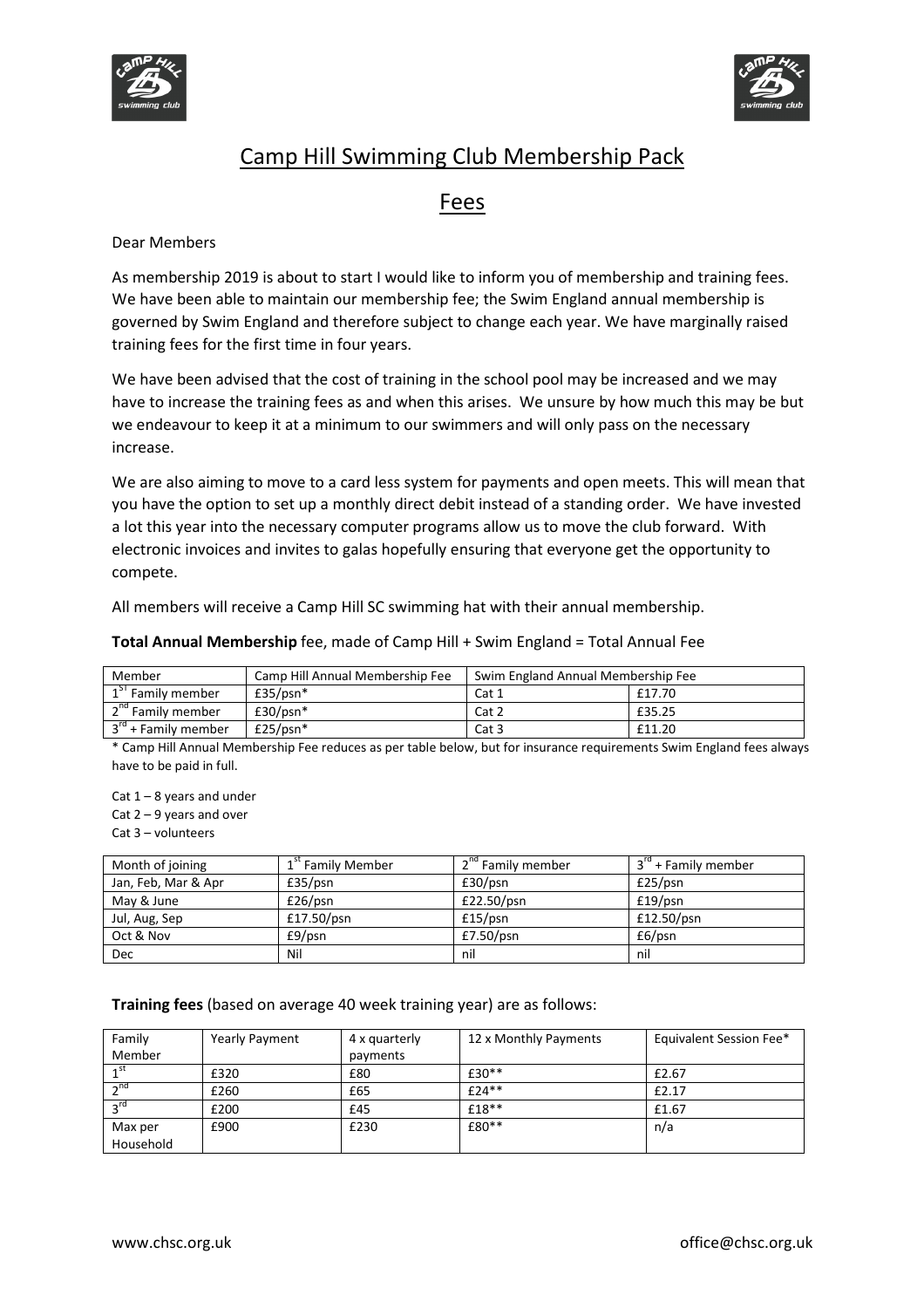



\*\* Based on an average of 40 training weeks a year, 3 sessions/week \*\*\* Extra to cover admin costs

We recognise that not all swimmers are able to utilise the annual training costs, therefore a second payment option will be available in the form of a pre-payment card. 10 sessions for £45. The card is bought and you are able to use each session whenever you like with no expiry date. Any questions or queries please do not hesitate to email office@chsc.org.uk

Thank you for all your hard work in 2018, here is to a happy and successful 2019!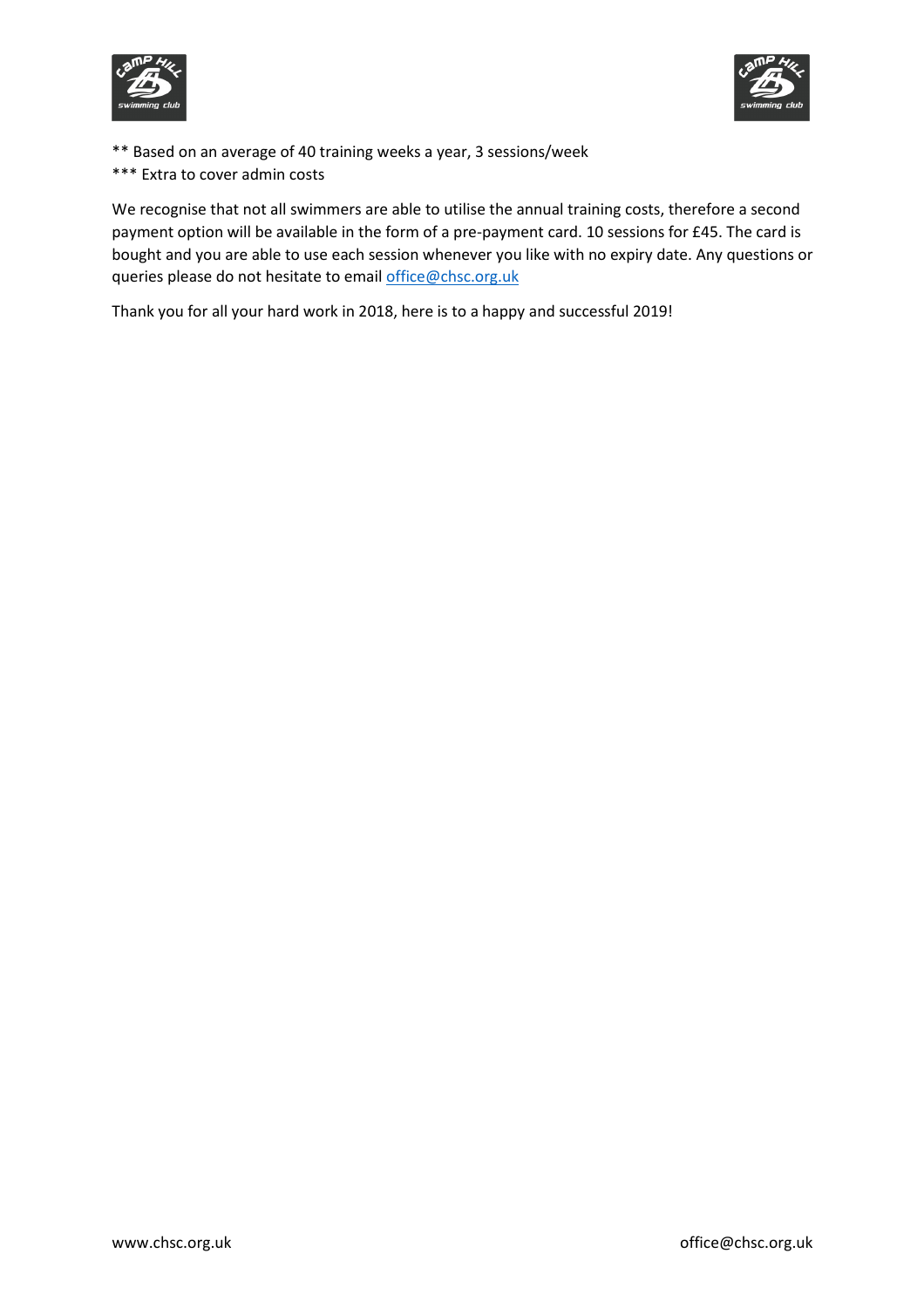



## Membership Form

Welcome to the club. Please complete the below details and submit to the membership secretary. Note if the member is under 18 then the contact details should be of the parent/carer not the member. Please complete one form per member.

| Name                                            |                       |                         |                 |
|-------------------------------------------------|-----------------------|-------------------------|-----------------|
| Date of Birth                                   |                       | ASA/Swim England number |                 |
| Gender                                          |                       |                         |                 |
| Nationality                                     |                       |                         |                 |
| Telephone                                       |                       |                         |                 |
| Email address                                   |                       |                         |                 |
| Address                                         |                       |                         |                 |
| <b>Medical conditions</b>                       |                       |                         |                 |
| Allergies                                       |                       |                         |                 |
| Detail of any                                   |                       |                         |                 |
| regular medication                              |                       |                         |                 |
| Emergency Contact 1 Full name and number        |                       |                         |                 |
| Emergency Contact 2 (one of these needs to be a |                       |                         |                 |
| mobile not landline) Full name and number       |                       |                         |                 |
| Payment method (please                          | Cheque/Standing order | Account number          | Family name (if |
| circle)                                         |                       |                         | different to    |
|                                                 |                       |                         | swimmer name)   |
|                                                 |                       |                         |                 |
| Is this the only club the                       |                       | Name of other club      |                 |
| swimmer is a member                             | Yes/No                |                         |                 |
| of?                                             |                       |                         |                 |

The club may wish to take photographs of individual and groups of swimmers under the age of 18, that may include your child during their membership of the club. All photographs will be taken and published in line with the ASA Photography Policy. The club requires parental consent to take and use all photographs. Parents have a right to refuse agreement to their child being photographed. As the parent or carer please indicate your permission below. Please note you can withdraw your consent in writing to the club Welfare Officer at any time should you wish to.

| Photos to be used on club secure website                   | Yes/No |
|------------------------------------------------------------|--------|
| Photos to be included in newspaper articles                | Yes/No |
| Photos to be taken by professional photographers at events | Yes/No |
| Filming for training purposes                              | Yes/No |

Please see volunteering sheet and indicate any interest for courses during 201 (circle as appropriate)

| Aquatic Helper | Level 1 Teaching | Timekeeper                      |
|----------------|------------------|---------------------------------|
|                | Level 2 Teaching | British Swimming Judge Level 1  |
| Level 1 Coach  |                  | British Swimming Judge Level 2  |
| Level 2 Coach  | Lifeguarding     | Starter Judge                   |
|                |                  | <b>British Swimming Referee</b> |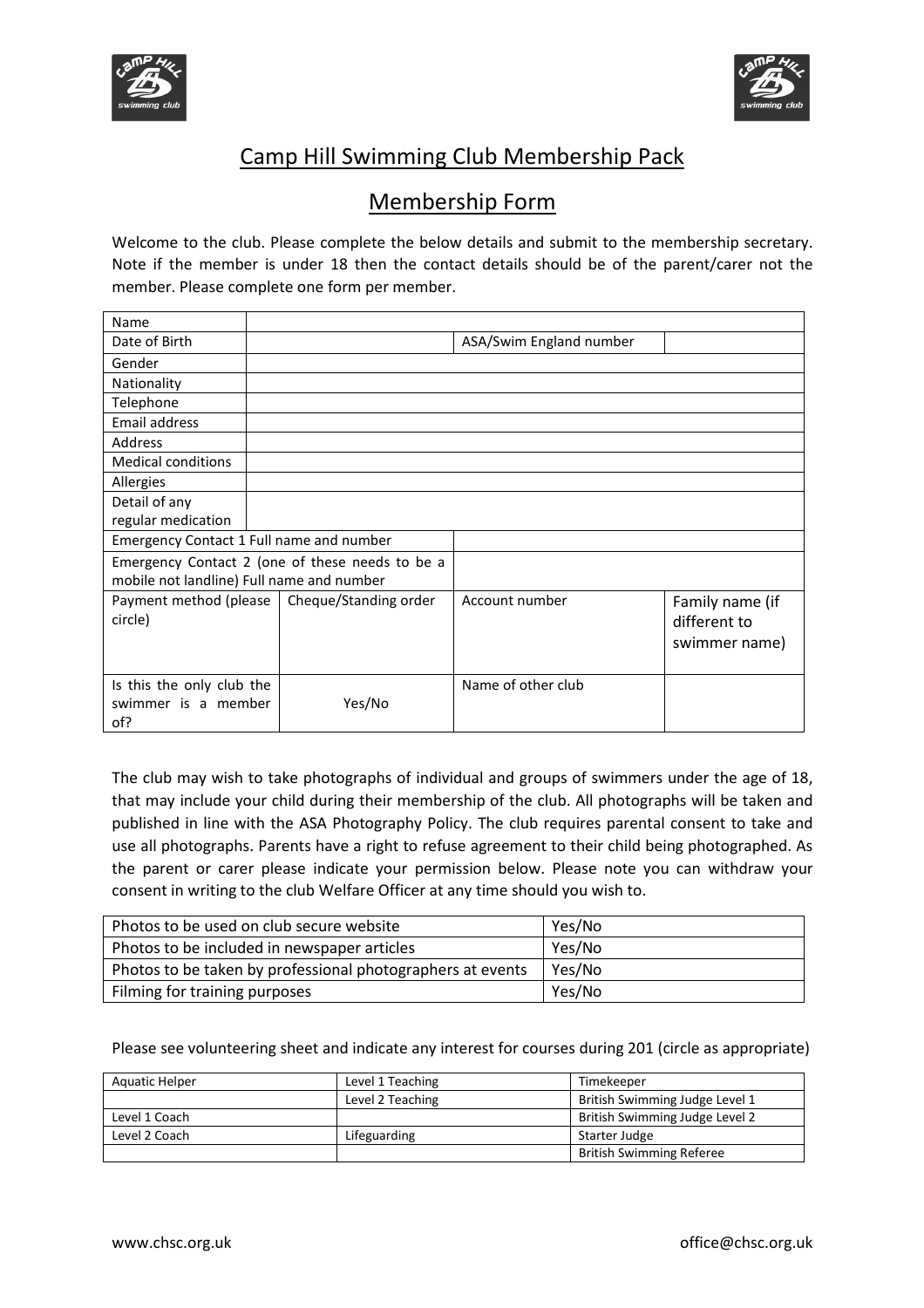



### New Members info / Renewal Pack

Welcome to our club we hope you and your kids really enjoy being part of our swimming club and have the opportunity to develop their swimming to whatever level they chose. For those new to the world of swimming we wanted outline a few of the activities we get involved in as part of our membership pack.

We have a lot of information on our website as well and we try hard to be approachable and friendly as possible so if you have any questions at all please don't hesitate to either speak to one of the committee, coaches or helpers at the desk we are always happy to chat!

#### Squads & Leagues

We have two squads competing in two different leagues.

Development sessions are generally for new swimmers and swimmers up to and including 12 years of age. Every year we complete in the Nuneaton and Bedworth Junior league, which is one gala per month in April, May & June with the finals in September should we qualify. Prior to the league each year a team sheet goes up on the noticeboard at the club listing out swimmers who have made the team.

Performance sessions are for our more experienced swimmers, who are working towards Warwick's or Midlands times as well as our over 12 swimmers. Every year during October – December we compete in the Arena league, with our fastest and committed swimmers picked to be part of that squad.

We are a competitive swim club and the expectation is if a swimmer makes a team sheet for either league, they will make themselves available to swim.

These two leagues cost nothing for swimmers to individually compete in and swimmers represent the club as a team.

#### Open meets

Open meets are run by clubs all over the country, they have to be staffed by qualified officials and a swimmer chooses which events they want to compete in and a fee is payable per event, per swimmer. The club tries to support (i.e. sends a coach and our team managers) to one open meet per month as these events are where our more dedicated swimmers have an opportunity to get qualifying times for Warwickshire County Championships and Midlands Championships.

Open meets can run over a whole weekend and we try to attend meets within the Midlands. Open meets are entirely at the discretion of the swimmer and their families, there is no expectation from the club that swimmers have to attend these but if the swimmer is keen to improve their PB's and compete then this is the opportunity they are looking for.

#### Friendly Galas

We also attend a few friendly galas each year, depending on what is available on the calendar, similar to the Junior and Arena League team sheets go up in advance to swimmers who have made the team.

#### Club Champs

Twice a year we run 'Club Champ's. June/July is our sprint meet (shorter distances) and November long distance. These can run over several nights, taking over our training sessions and open to all our members. They give an opportunity for all our swimmers, especially our youngers or newest members, to improve their PB's, get experience of racing in a friendly environment. All results are gathered for medal presentations for each age group, girls and boys, during our two social events each year. Short course medals are handed out at our summer BBQ in July and Long Course medals at our Winter Disco in February.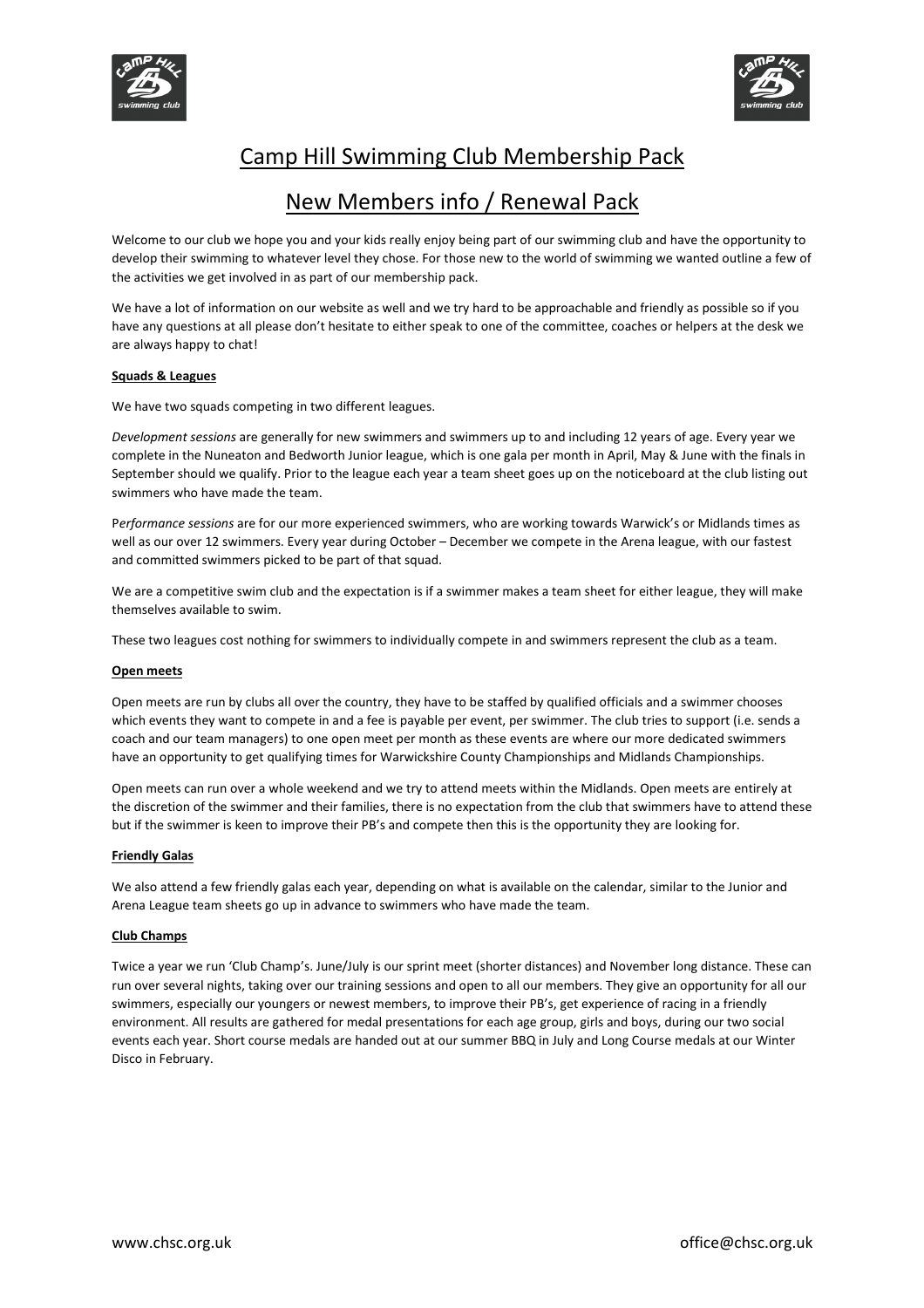



## Volunteering & Club financial support

The club cannot function without the support of our volunteers and we need as much help as possible.

We are keen to enable our club champs to become registered meets so that the times achieved here can become official qualifying times. In order to do that we need timekeepers and judges. In addition, behind the scenes any administrative help is always welcome as more hands make light work!

Lastly we are keen to give the opportunity to our swimmers as they get older to develop their coaching and or teaching skills as well as their swimming which will then give them lifelong qualifications for the future. The average hourly rate for a swim teacher/coach is between £8-13 per hour depending on the level and experience.

We want to grow depth in our coaching capacity within the club, both as role models for our younger swimmers but also to increase our flexibility in the sessions we are able to run – for example summer training.

| <b>Type</b>             | Cost | Age | <b>Duration</b>                    | <b>Notes</b>                                           |
|-------------------------|------|-----|------------------------------------|--------------------------------------------------------|
| Aquatic Helper          |      | 13  |                                    |                                                        |
| Level 1 Coach           | £350 | 16  | 4 days                             | Best suited to parents wanting to become coaches       |
| Level 2 Coach           |      | 18  | $8-10$ days                        | Best suited to parents wanting to become coaches       |
| Level 3 Coach           |      | 19  | 9 mths mentoring &<br>observation  | Best suited to parents wanting to become coaches       |
| Level 1 Teaching        | £395 | 16  | 4 days                             | Best suited to swimmers/kids wanting to become coaches |
| Level 2 Teaching        | £680 | 16  | 8 days                             | Best suited to swimmers/kids wanting to become coaches |
| Lifeguarding            | TBC. |     |                                    |                                                        |
| Timekeeper              | £25  | 13  | 30 mins classroom +<br>observation |                                                        |
| <b>British Swimming</b> | £25  | 18  | 2 hrs classroom +                  |                                                        |
| Judge Level 1           |      |     | observation                        |                                                        |
| <b>British Swimming</b> | £25  | 18  |                                    |                                                        |
| Judge Level 2           |      |     |                                    |                                                        |
| Starter Judge           | TBC  |     |                                    |                                                        |
| <b>British Swimming</b> | TBC  |     |                                    |                                                        |
| Referee                 |      |     |                                    |                                                        |

#### Roles in swimming

#### Club financial Support for volunteering

Some courses attract external funding grants, in signing up for a course we will explain how these grants can be applied for. We will also apply centrally for any grants possible to run courses for the club if we have enough take up.

In recognition of the financial implications of club members signing up for these courses for certain key roles we will support parents and swimmers as follows:

| Type           | External grant<br>available | Club funded | Funded<br>b٧ | Volunteering contribution expected from individual                                                                     |
|----------------|-----------------------------|-------------|--------------|------------------------------------------------------------------------------------------------------------------------|
|                |                             |             | individual   |                                                                                                                        |
| Aquatic Helper | N/A                         |             |              |                                                                                                                        |
| Level 1 Coach  | 50%                         | 25%         | 25%          | Weekly sessions during the course and 3 mths following<br>the course 1 session coaching per week regular<br>commitment |
| Level 2 Coach  | 50%                         | 25%         | 25%          | Weekly sessions during the course and 6 mths following<br>the course 1 session coaching per week regular               |